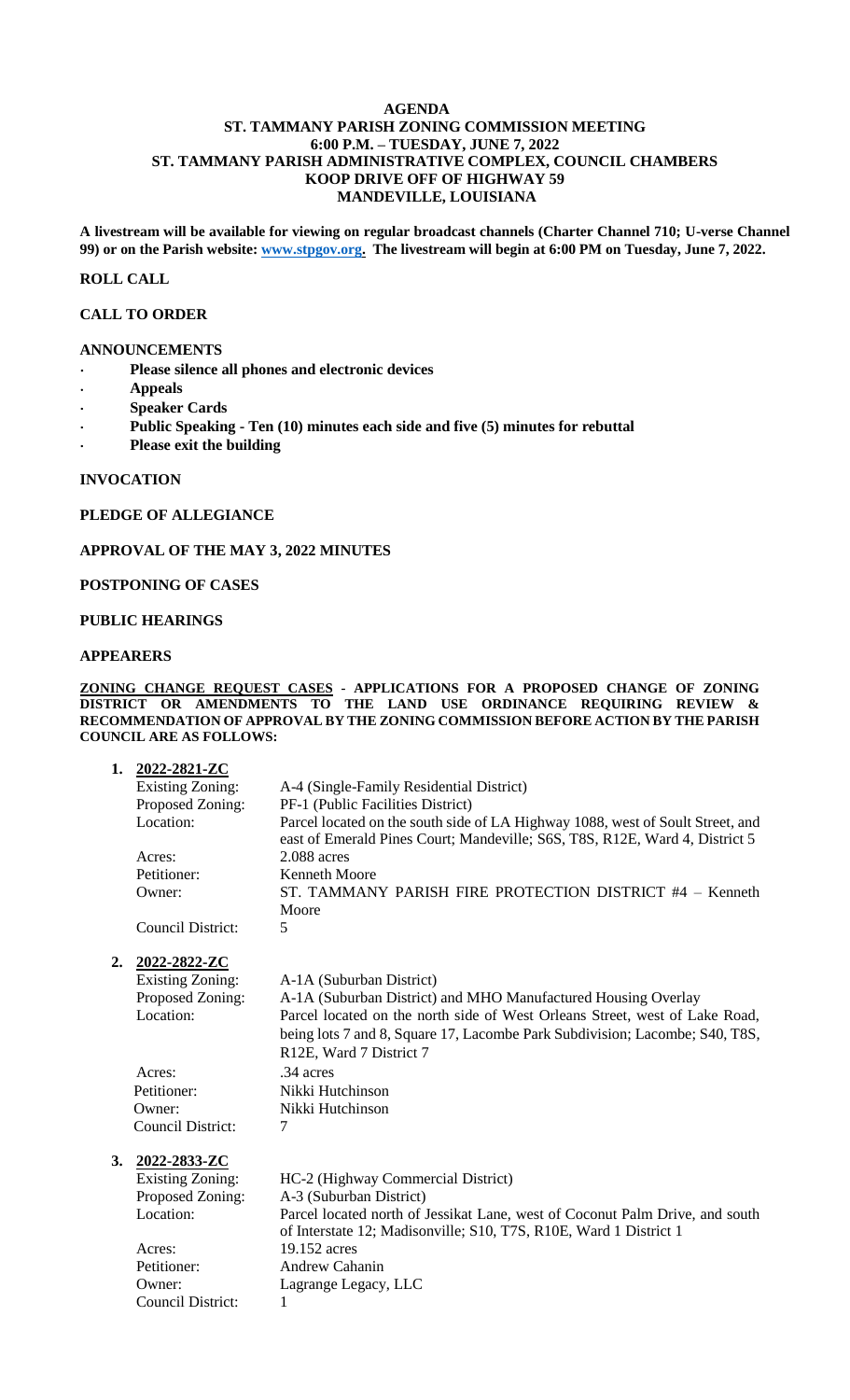### **AGENDA ST. TAMMANY PARISH ZONING COMMISSION MEETING 6:00 P.M. – TUESDAY JUNE 7, 2022 ST. TAMMANY PARISH ADMINISTRATIVE COMPLEX, COUNCIL CHAMBERS KOOP DRIVE OFF OF HIGHWAY 59 MANDEVILLE, LOUISIANA**

| 4. | <u>2022-2835-ZC</u><br><b>Existing Zoning:</b><br>Proposed Zoning:<br>Location:                                                  | A-2 (Suburban District)<br>PF-1 (Public Facilities District)<br>Parcel located on the north side of Harrison Avenue, east of Primrose Drive,<br>and west of Flowers Drive, Covington; S2, T7S, R11E, Ward 3, District 2                                                                                                                |
|----|----------------------------------------------------------------------------------------------------------------------------------|----------------------------------------------------------------------------------------------------------------------------------------------------------------------------------------------------------------------------------------------------------------------------------------------------------------------------------------|
|    | Acres:<br>Petitioner:<br>Owner:                                                                                                  | .757 acres<br>Jeffrey Schoen<br>St. Tammany Humane Society                                                                                                                                                                                                                                                                             |
|    | <b>Council District:</b>                                                                                                         | 2                                                                                                                                                                                                                                                                                                                                      |
| 5. | 2022-2836-ZC<br><b>Existing Zoning:</b><br>Proposed Zoning:<br>Location:<br>Acres:<br>Petitioner:<br>Owner:<br>Council District: | HC-2 (Highway Commercial District)<br>HC-2 (Highway Commercial District) and RO Rural Overlay<br>Parcel located on the south side of US Highway 190, east of Bremerman Road,<br>and west of Johns Road; Lacombe; S48, T8S, R12E, Ward 4, District 7<br>2.34 acres<br>Quality Properties, LLC- Bruce Wainer<br><b>Bruce Wainer</b><br>7 |
|    |                                                                                                                                  |                                                                                                                                                                                                                                                                                                                                        |
| 6. | 2022-2837-ZC<br><b>Existing Zoning:</b><br>Proposed Zoning:<br>Location:                                                         | A-3 (Suburban District)<br>NC-1 (Professional Office District)<br>Parcel located on the north west corner of Azalea Drive and US Highway 190,<br>Mandeville; S37, T7S, R11E, Ward 4, District 4                                                                                                                                        |
|    | Acres:<br>Petitioner:<br>Owner:<br><b>Council District:</b>                                                                      | .32 acres<br>Rodrigue & Rodrigue – Rod Rodrigue<br>Julies Helfritsh<br>$\overline{4}$                                                                                                                                                                                                                                                  |
|    |                                                                                                                                  |                                                                                                                                                                                                                                                                                                                                        |
| 7. | 2022-2838-ZC<br><b>Existing Zoning:</b><br>Proposed Zoning:<br>Location:                                                         | A-3 (Suburban District)<br>A-3 (Suburban District) and MHO Manufactured Housing Overlay<br>Parcel located on the south side of Heintz Street, west of Poitevent Street, Abita<br>Springs; S1, T7S, R11E, Ward 10, District 2                                                                                                           |
|    | Acres:<br>Petitioner:<br>Owner:                                                                                                  | .32 acres<br>Keith and Antoinette Hanson<br>Keith and Antoinette Hanson                                                                                                                                                                                                                                                                |
|    | <b>Council District:</b>                                                                                                         | 2                                                                                                                                                                                                                                                                                                                                      |
| 8. | 2022-2840-ZC<br><b>Existing Zoning:</b><br>Proposed Zoning:<br>Location:<br>Acres:<br>Petitioner:<br>Owner:<br>Council District: | A-3 (Suburban District)<br>HC-2 (Highway Commercial District)<br>Parcel located on the north side of LA Highway 1088, east of Viola Street, west<br>of Elm Street, Mandeville; S6, T8S, R12E; Ward 4, District 5<br>7.380 acres<br>Sean Jeanfreau<br>Carlos A Millan<br>5                                                              |
| 9. | 2022-2855-ZC<br><b>Existing Zoning:</b><br>Proposed Zoning:<br>Location:<br>Acres:<br>Petitioner:                                | A-1 (Suburban District)<br>A-2 (Suburban District)<br>Parcel located on the north side of Wardline Road, east of Million Dollar Road;<br>Covington; S31, T5S, R11E, Ward 2, District 2<br>6.592 acres<br>Michael Dugas & John Dublin                                                                                                   |
|    | Owner:                                                                                                                           | The Lionel Ingram Family Trust, Michael Dugas, Provisional Trustee & John<br>Dublin                                                                                                                                                                                                                                                    |
|    | <b>Council District:</b>                                                                                                         | $\overline{2}$                                                                                                                                                                                                                                                                                                                         |